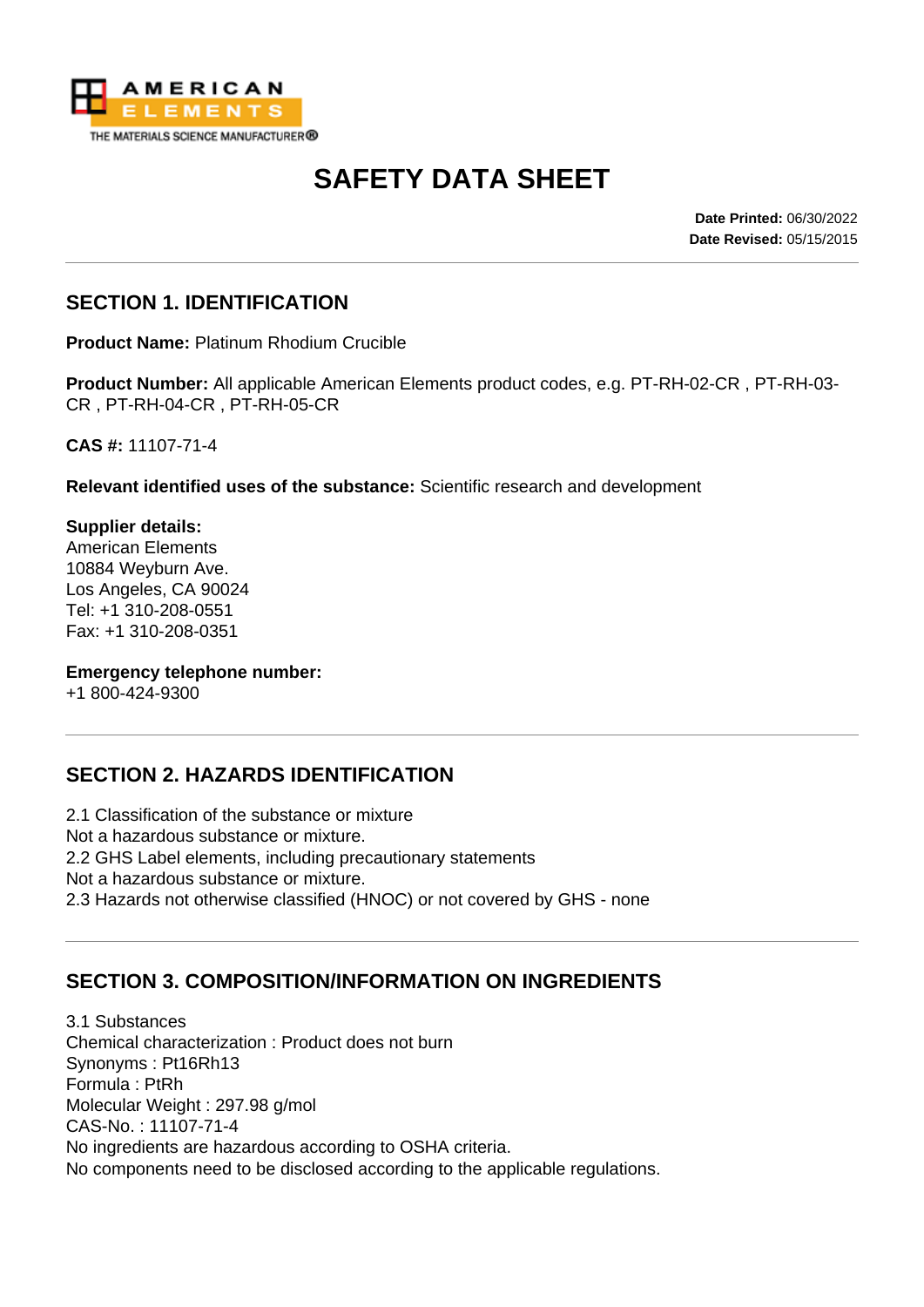#### **SECTION 4. FIRST AID MEASURES**

4.1 Description of first aid measures If inhaled If breathed in, move person into fresh air. If not breathing, give artificial respiration. In case of skin contact Wash off with soap and plenty of water. In case of eye contact Flush eyes with water as a precaution. If swallowed Never give anything by mouth to an unconscious person. Rinse mouth with water. 4.2 Most important symptoms and effects, both acute and delayed The most important known symptoms and effects are described in the labelling (see section 2.2) and/or in section 11 4.3 Indication of any immediate medical attention and special treatment needed no data available

#### **SECTION 5. FIREFIGHTING MEASURES**

5.1 Extinguishing media Suitable extinguishing media Use extinguishing measures that are appropriate to local circumstances and the surrounding environment. 5.2 Special hazards arising from the substance or mixture Rhodium/rhodium oxides 5.3 Advice for firefighters Wear self contained breathing apparatus for fire fighting if necessary. 5.4 Further information The product itself does not burn.

#### **SECTION 6. ACCIDENTAL RELEASE MEASURES**

6.1 Personal precautions, protective equipment and emergency procedures Avoid dust formation. Avoid breathing Vapors, mist or gas. For personal protection see section 8. 6.2 Environmental precautions Do not let product enter drains. 6.3 Methods and materials for containment and cleaning up Sweep up and shovel. Keep in suitable, closed containers for disposal. 6.4 Reference to other sections For disposal see section 13.

#### **SECTION 7. HANDLING AND STORAGE**

7.1 Precautions for safe handling

Provide appropriate exhaust ventilation at places where dust is formed.

For precautions see section 2.2.

7.2 Conditions for safe storage, including any incompatibilities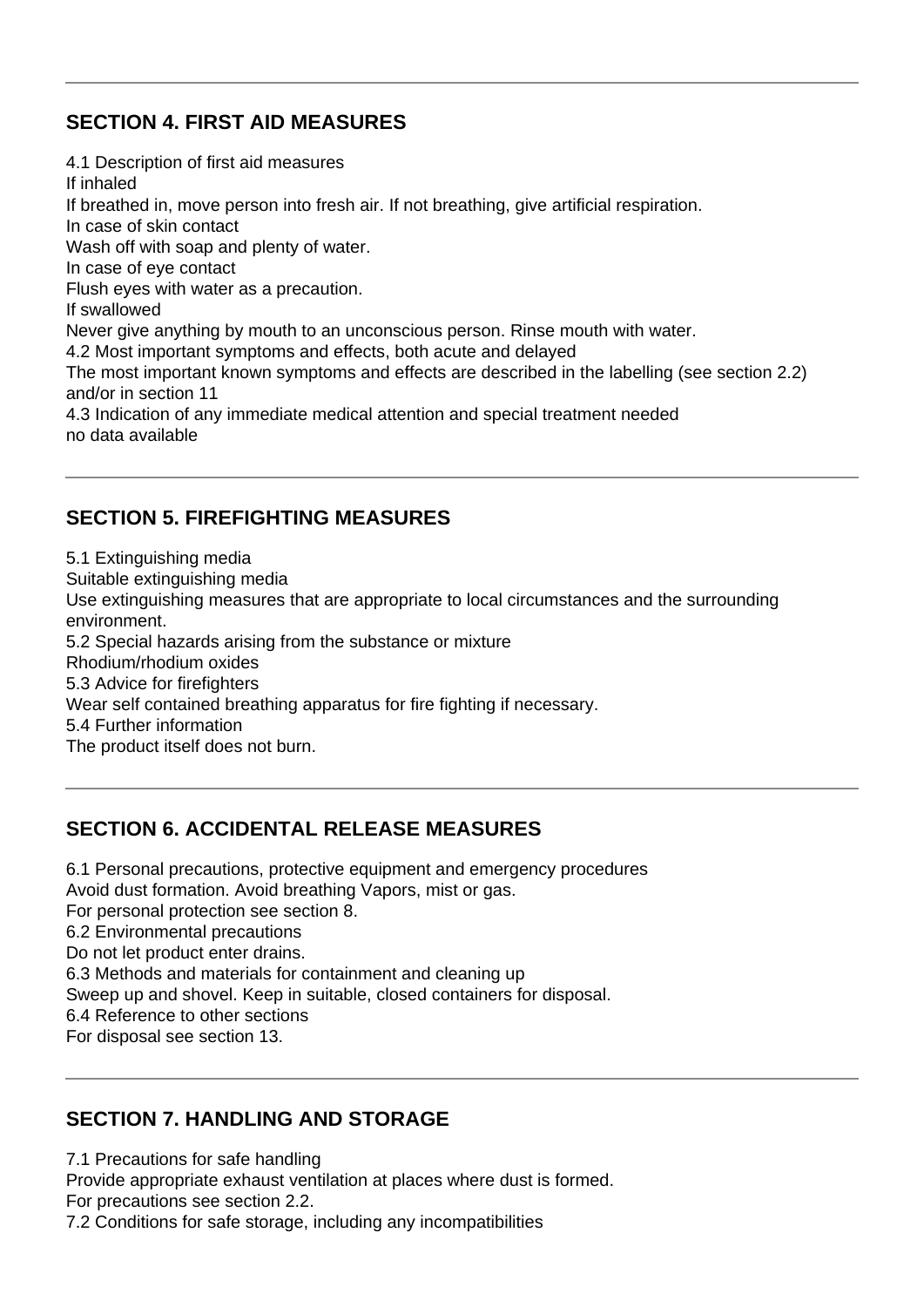Keep container tightly closed in a dry and well-ventilated place. 7.3 Specific end use(s) Apart from the uses mentioned in section 1.2 no other specific uses are stipulated

#### **SECTION 8. EXPOSURE CONTROLS/PERSONAL PROTECTION**

Contains no substances with occupational exposure limit values. 8.2 Exposure controls Appropriate engineering controls General industrial hygiene practice. Personal protective equipment Eye/face protection Use equipment for eye protection tested and approved under appropriate government standards such as NIOSH (US) or EN 166(EU). Skin protection Handle with gloves. Gloves must be inspected prior to use. Use proper glove removal technique (without touching glove's outer surface) to avoid skin contact with this product. Dispose of contaminated gloves after use in accordance with applicable laws and good laboratory practices. Wash and dry hands. Body Protection Choose body protection in relation to its type, to the concentration and amount of dangerous substances, and to the specific work-place., The type of protective equipment must be selected according to the concentration and amount of the dangerous substance at the specific workplace. Respiratory protection Respiratory protection is not required. Where protection from nuisance levels of dusts are desired, use type N95 (US) or type P1 (EN 143) dust masks. Use respirators and components tested and approved under appropriate government standards such as NIOSH (US) or CEN (EU). Control of environmental exposure

Do not let product enter drains.

8.1 Control parameters

Components with workplace control parameters

# **SECTION 9. PHYSICAL AND CHEMICAL PROPERTIES**

- 9.1 Information on basic physical and chemical properties
- a) Appearance Form: Wire
- b) Odor no data available
- c) Odor Threshold no data available
- d) pH no data available
- e) Melting point/freezing

point

no data available

f) Initial boiling point and

boiling range

no data available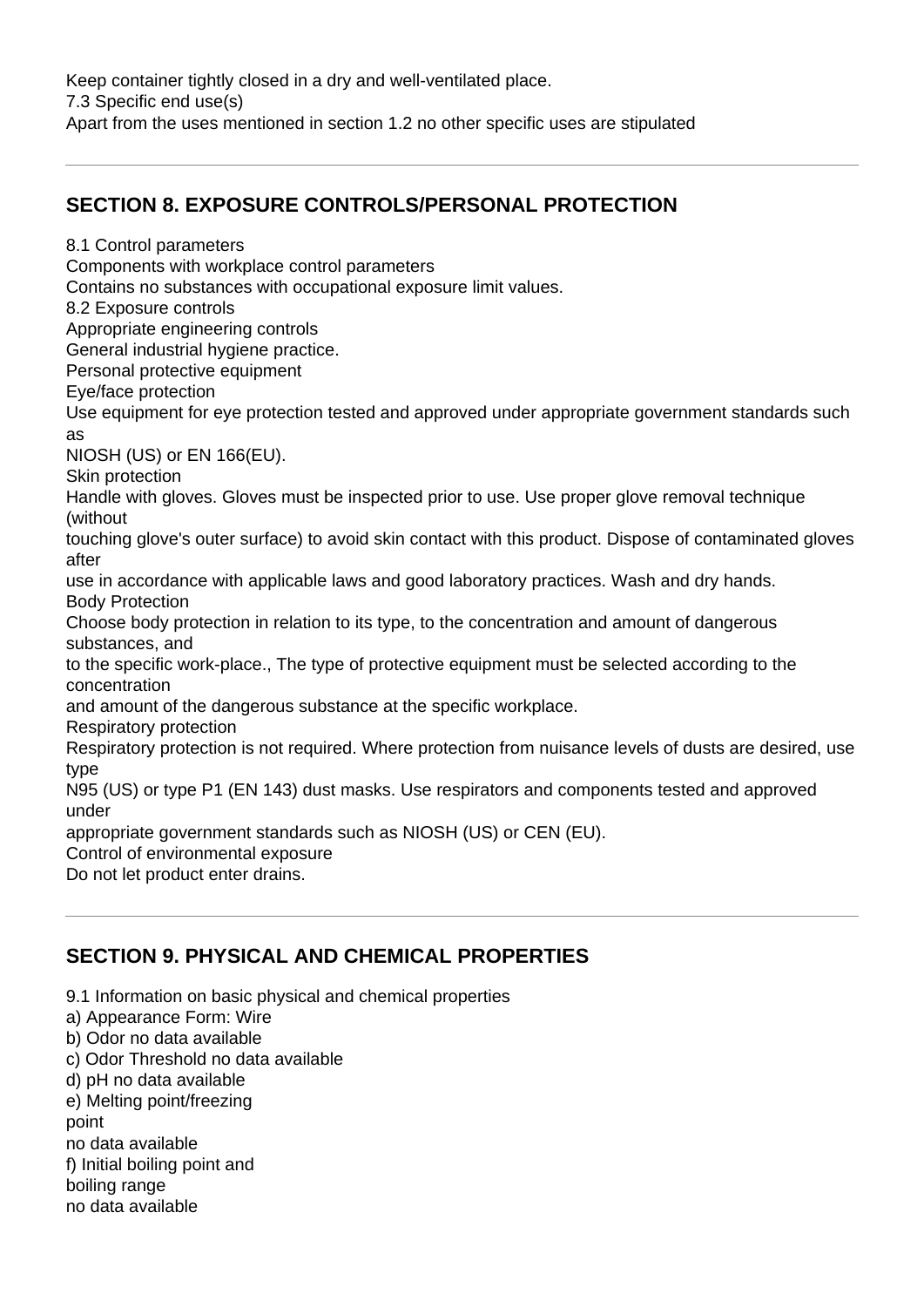g) Flash point not applicable h) EVaporation rate no data available i) Flammability (solid, gas) no data available j) Upper/lower flammability or explosive limits no data available k) Vapor pressure no data available l) Vapor density no data available m) Relative density no data available n) Water solubility no data available o) Partition coefficient: noctanol/ water no data available p) Auto-ignition temperature no data available q) Decomposition temperature no data available r) Viscosity no data available s) Explosive properties no data available t) Oxidizing properties no data available 9.2 Other safety information no data available

#### **SECTION 10. STABILITY AND REACTIVITY**

10.1 Reactivity no data available 10.2 Chemical stability Stable under recommended storage conditions. 10.3 Possibility of hazardous reactions no data available 10.4 Conditions to avoid no data available 10.5 Incompatible materials Strong oxidizing agents 10.6 Hazardous decomposition products Other decomposition products - no data available In the event of fire: see section 5

#### **SECTION 11. TOXICOLOGICAL INFORMATION**

11.1 Information on toxicological effects Acute toxicity no data available Inhalation: no data available Dermal: no data available no data available Skin corrosion/irritation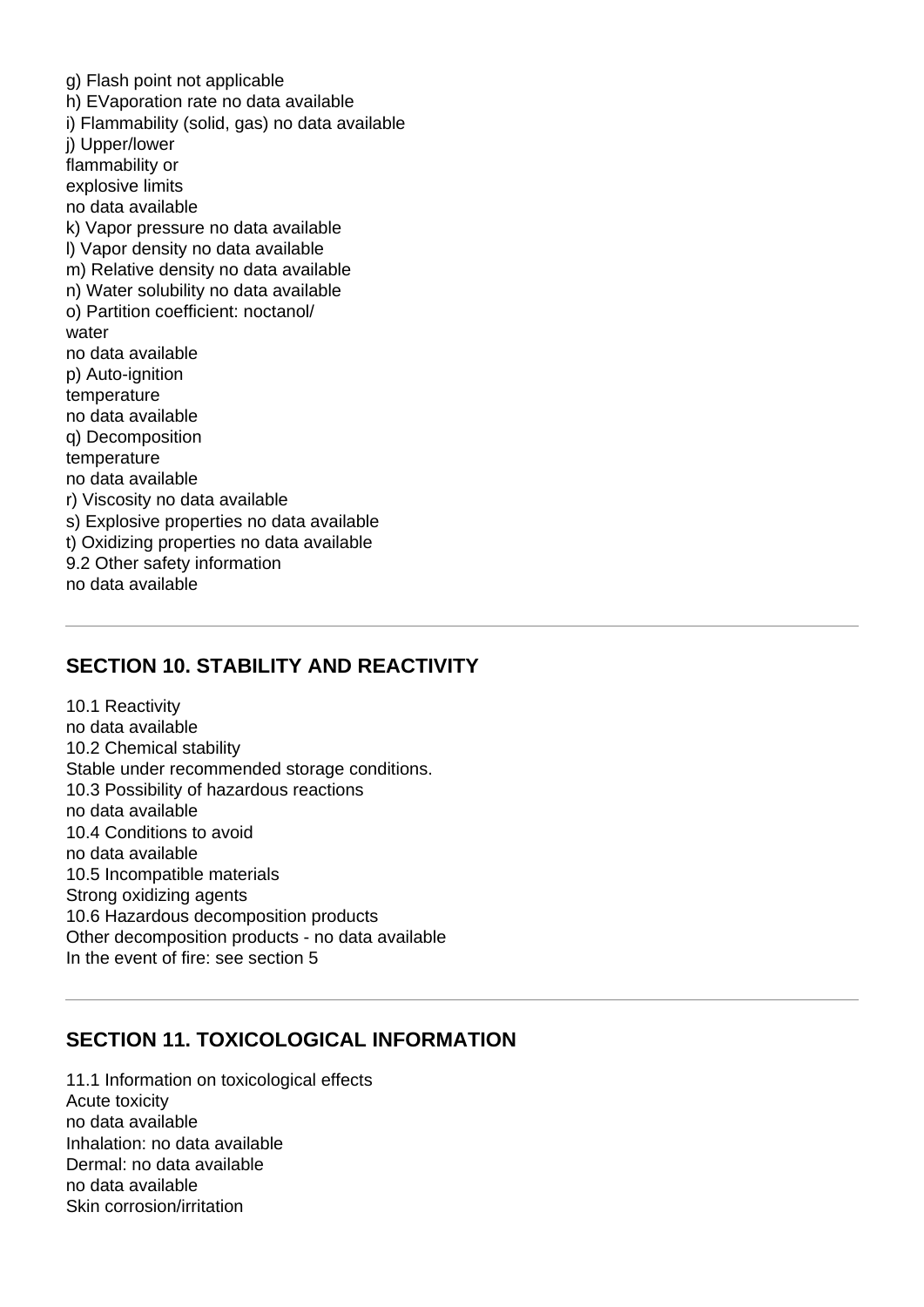no data available Serious eye damage/eye irritation no data available Respiratory or skin sensitisation no data available Germ cell mutagenicity no data available **Carcinogenicity** IARC: No component of this product present at levels greater than or equal to 0.1% is identified as probable, possible or confirmed human carcinogen by IARC. ACGIH: No component of this product present at levels greater than or equal to 0.1% is identified as a carcinogen or potential carcinogen by ACGIH. NTP: No component of this product present at levels greater than or equal to 0.1% is identified as a known or anticipated carcinogen by NTP. OSHA: No component of this product present at levels greater than or equal to 0.1% is identified as a carcinogen or potential carcinogen by OSHA. Reproductive toxicity no data available no data available Specific target organ toxicity - single exposure no data available Specific target organ toxicity - repeated exposure no data available Aspiration hazard no data available Additional Information RTECS: Not available

# **SECTION 12. ECOLOGICAL INFORMATION**

12.1 Toxicity no data available 12.2 Persistence and degradability no data available 12.3 Bioaccumulative potential no data available 12.4 Mobility in soil no data available 12.5 Results of PBT and vPvB assessment PBT/vPvB assessment not available as chemical safety assessment not required/not conducted 12.6 Other adverse effects no data available

# **SECTION 13. DISPOSAL CONSIDERATIONS**

13.1 Waste treatment methods Product Offer surplus and non-recyclable solutions to a licensed disposal company. Contaminated packaging Dispose of as unused product.